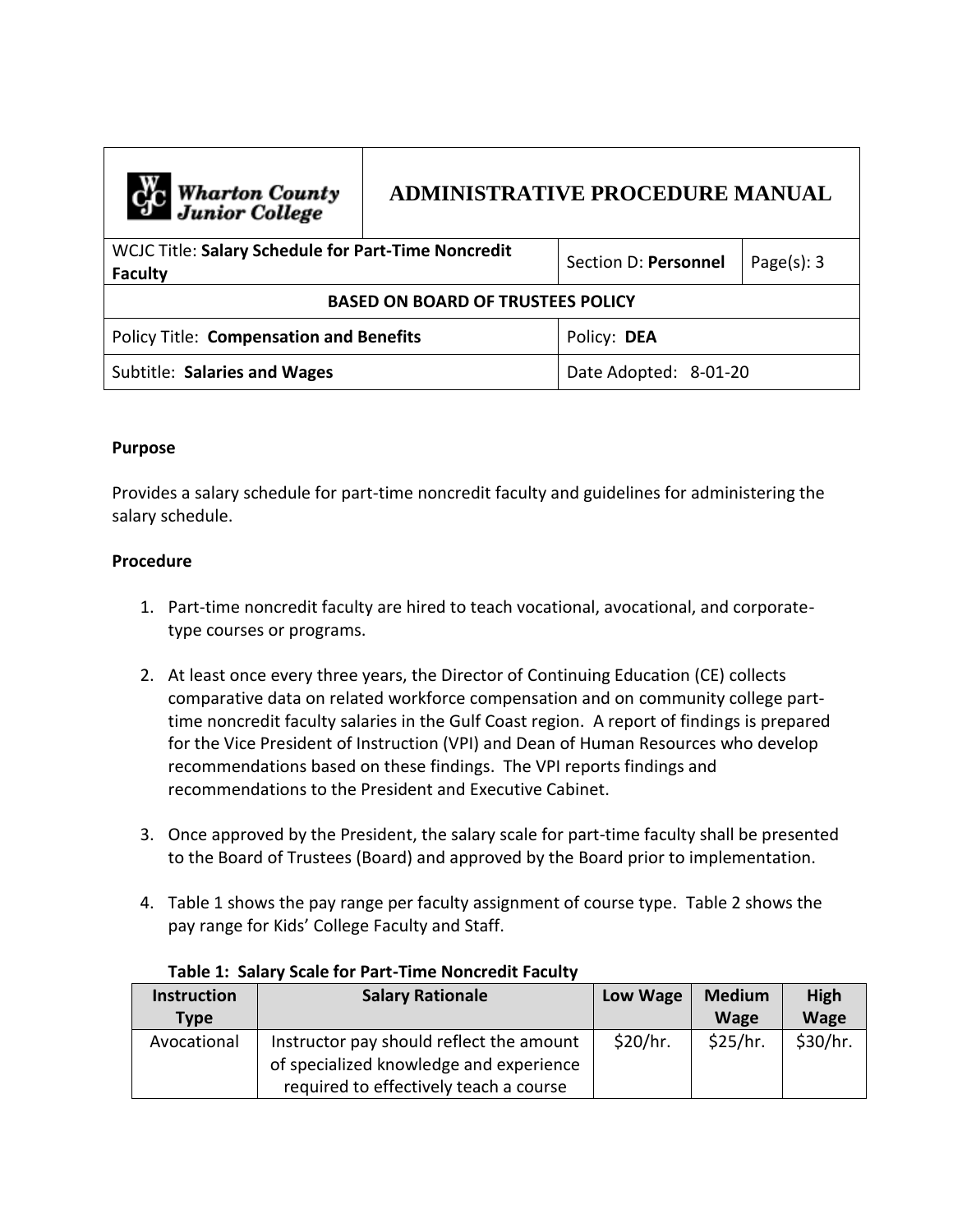| Vocational        | Instructor pay should reflect the amount    | \$25/hr. | \$30/hr. | \$55/hr. |
|-------------------|---------------------------------------------|----------|----------|----------|
|                   | of specialized knowledge, experience,       |          |          |          |
|                   | and education required to effectively       |          |          |          |
|                   | teach a course.                             |          |          |          |
| Corporate         | Customized training may require             | \$30/hr. | \$55/hr. | \$60/hr. |
| <b>Training</b>   | increased specialized expertise and a       |          |          |          |
|                   | more defined skill set. Salary may be       |          |          |          |
|                   | negotiated based on level of intensity,     |          |          |          |
|                   | amount of customization for a course,       |          |          |          |
|                   | and required industry                       |          |          |          |
|                   | experience/certification.                   |          |          |          |
| <b>Skills</b>     | Skills Development Fund projects require    | \$30/hr. | \$50/hr. | \$62/hr. |
| Development       | instructors to customize courses to meet    |          |          |          |
| <b>Fund Grant</b> | business needs, deliver training off-site,  |          |          |          |
|                   | and develop classes quickly. Rate of pay    |          |          |          |
|                   | will vary based on these different factors. |          |          |          |
|                   | Instructor pay for SDF grants must be       |          |          |          |
|                   | determined ahead of time and budgeted       |          |          |          |
|                   | into the courses during the application     |          |          |          |
|                   | process.                                    |          |          |          |

#### **Table 2: Salary Scale for Kids' College Faculty and Staff**

| <b>Position Title</b>                        | <b>Hourly Wage</b>   |
|----------------------------------------------|----------------------|
| <b>Transition Facilitator</b>                | \$10/hr.             |
| Nurse/EMT                                    | \$18/hr.             |
| <b>Registration / Office Staff</b>           | \$12/hr to \$18/hr.  |
| Shopper                                      | \$18/hr.             |
| Instructor (w/o Texas Teacher Certification) | \$18/hr.             |
| Instructor (w/ Texas Teacher Certification)  | \$27/hr.             |
| <b>Transition Facilitator Supervisor</b>     | \$25/hr. to \$30/hr. |
| <b>Instructional Supervisor</b>              | \$25/hr. to \$30/hr. |

- 5. Part-time noncredit faculty are recruited by the CE Department or the instructional divisions.
- 6. Qualified part-time instructors are recommended for appointment to the VPI following the Analysis of Credentials process. Once approved, the CE Department issues a CE Part-Time Instructor Working Agreement (attached) and maintains the agreements within the CE Department.

**Date Prepared:** 5-13-21 Lac

**Revised date:**